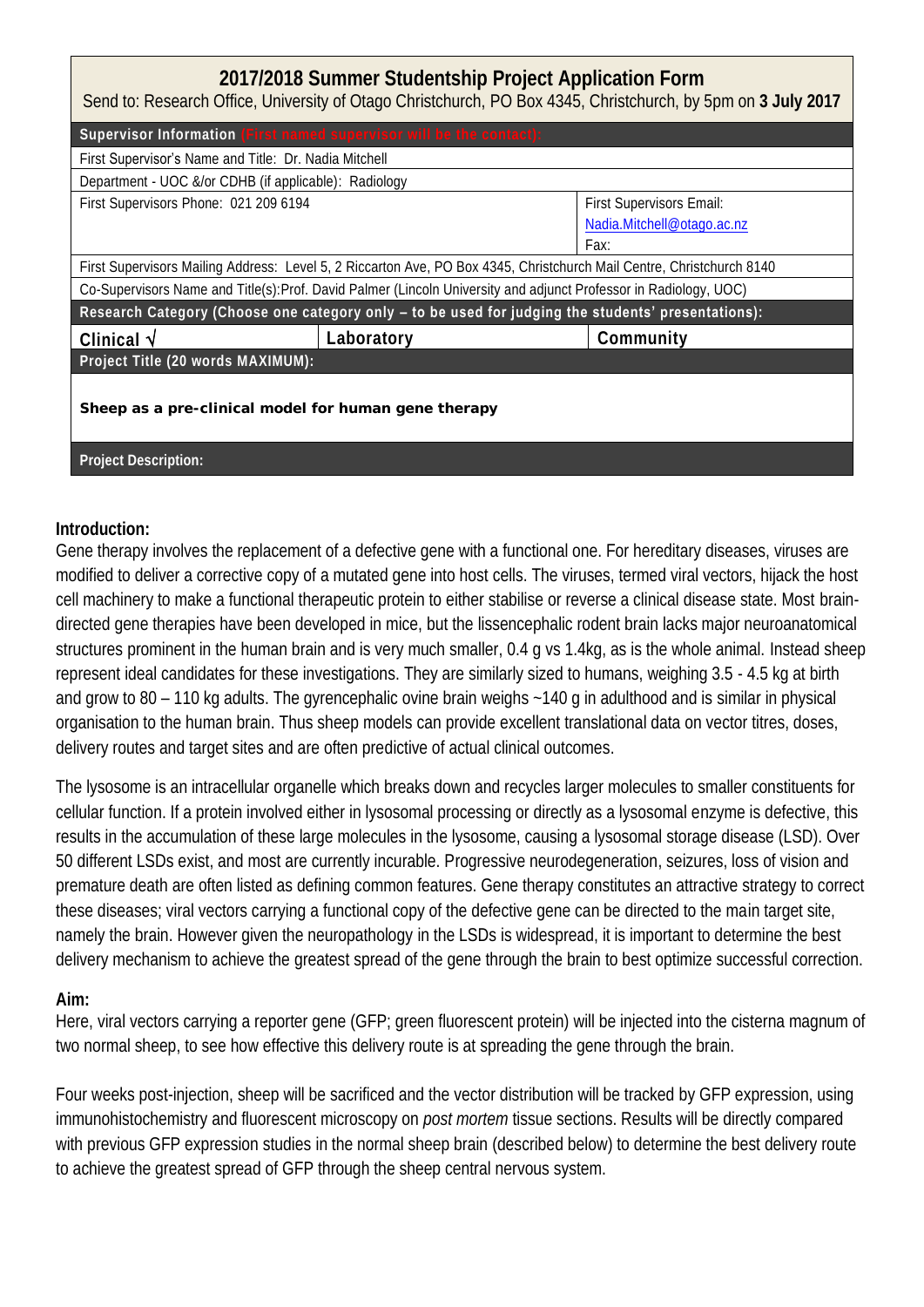**Possible impact (in lay terms):** 

Gene therapy represents an attractive treatment strategy for many LSDs, which currently lack treatment. Preliminary gene therapy studies in mouse models of LSDs have been encouraging but large animals, such as sheep, provide a valuable tool in which to test different delivery routes and expedite these approaches to the clinic.

The most direct gene therapy stratagem is via direct injection of viral vectors into the brain tissue (parenchyma) (Fig. 1). However, when tested in the sheep brain, there was relatively restricted diffusion of the vector, which limited GFP expression to the vicinity of the injection sites (Mitchell, 2016). It has been estimated that 50 to 350 separate injections would be required for complete coverage of the entire human infant brain, with each injection risking infection, inflammation or toxicity. Nevertheless, intraparenchymal delivery has been used in LSD patients affected by Canavan disease (Janson *et al*., 2002; Leone *et al*., 2012), late infantile Batten disease (Crystal *et al*., 2004; Worgall *et al*., 2008), metachromatic leukodystrophy (Zerah *et al*., 2015) and mucopolysaccharidoses type IIIA and B (Tardieu *et al*., 2014).

As an alternative, we recently explored convection-enhanced parenchymal delivery in the sheep brain earlier this year with collaborators from the University of Manchester, UK. This method delivers a continuous pressure-driven infusion of viral vector, enabling convective distribution over large volumes of the brain. The final analyses are still pending and although the method should result in greater vector spread, it is still very invasive.

Intracerebroventricular gene therapy has recently proven effective in correcting LSD (neuro)pathology in diverse animal models (Rafi *et al*., 2012; Haurigot *et al*., 2013; Katz *et al*., 2015; Ribera *et al*., 2015), including sheep models of the lysosomal storage disorder, Batten disease, at Lincoln University (Mitchell, 2016). The vector is delivered into the fluid filled spaces (ventricles) of the brain (Fig. 1). The cerebrospinal fluid (CSF) here circulates through the brain, bathing it and the spinal cord, hence providing an easy way of distributing the vector and resulting in a more global delivery. GFPpositive cells were observed throughout the normal sheep brain and along the length of the spinal cord, with no evidence of inflammation or toxicity to the brain cells. Access to the ventricles is routinely used to relieve intracranial pressure (Rosenbaum *et al*., 2014) however there was some concern about the 'safety' of this route in children and so alternative CSF-directed delivery routes are being considered.

Intrathecal (into the CSF in the lumbar spinal cord) is one such route and will be explored in sheep at Lincoln University later this year. However this method was not particularly successful in pigs (Federici *et al*., 2012); the vector must travel from the base of the spine to the brain hence the spinal cord was well transduced but GFP expression was only seen in the rear end of the brain.

In this proposed summer research project, the intracisternal delivery route in normal sheep will be tested. In a small pilot study, vectors carrying GFP will be delivered into the cisterna magnum – another fluid filled space in the brain which is readily accessed. CSF flows through the cistern and then across the brain. Four weeks later, the two sheep will be sacrificed, the brain and spinal cord analysed for GFP expression and compared to the distribution patterns seen by the other delivery routes described above.

This study will directly compare intracisternal delivery to other delivery routes in the sheep brain and providing information on whether it is a potential route to be further explored in humans.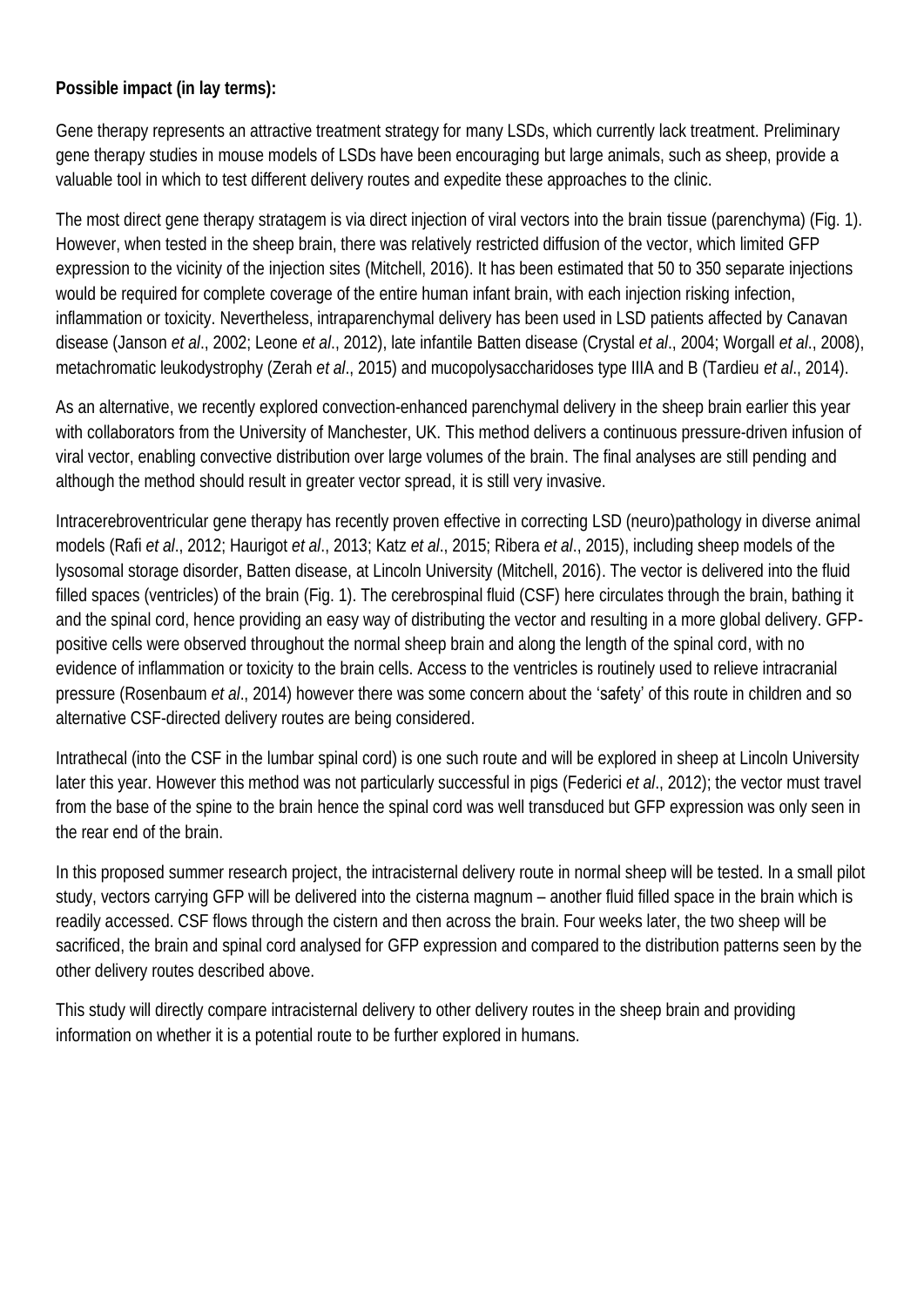**Figure 1. Gene therapy routes to target the brain and cerebrospinal fluid (CSF) flow**  Viral vectors can be injected directly into the brain tissue (intraparenchymal); into the CSF of the lateral ventricles (intraventricular); into CSF at the cisterna magna (intracisternal) or into CSF at the lumbar or inferior end of the spinal cord (intrathecal lumbar).



CSF is produced by the choroid plexus of each ventricle. It flows through the ventricles and into the subarachnoid space via the median and lateral apertures, bathing the external surface of the brain. Some flows through the central canal of the spinal cord. At the arachnoid villi, CSF is reabsorbed into the venous blood of the dural venous sinuses.

## **Method:**

This proposed project is a pilot study, involving only two sheep. Intracisternal injection is relatively straightforward and, in fact, it is through the cisterna magna (cerebellomedullary cistern) that we routinely aspirate CSF samples in sheep. Pre-operatively animals will be generally assessed (weight, temperature, pulse, respiratory rate). This will occur prior to commencement of the summer student.

Either immediately at the start of the project, or preferably on a day prior to the start of the project, two normal control sheep will receive a common gene therapy vector, adeno-associated virus (AAV) expressing a reporter gene, green fluorescent protein (GFP) through the cisterna magnum. Vector is available at Lincoln for this purpose and the surgery will only take at most 1 hour per animal.

Under general anaesthesia (diazepam/ketamine, 1:1, i.v.), the head will be shaved and held in position as for CSF collection. A 22g needle fitted with a 3-way tap will be inserted into the cisterna magnum and the correct depth verified by easy withdrawal of CSF. The tap will be switched and the suspension of vector particles injected in a small volume of saline. Sheep will receive 500  $\mu$ L of scAAV9.CB.GFP (total dose 3 x 1013 viral genomes, an equivalent dose to that given in the previous sheep studies described above. Once the full dose has been deposited, the needle will be withdrawn and the animal monitored closely post-surgery. For the first two weeks following surgery, neurological status and rectal temperature will be recorded by the summer student. Pulse, respiratory rate, temperature and weight will be measured weekly.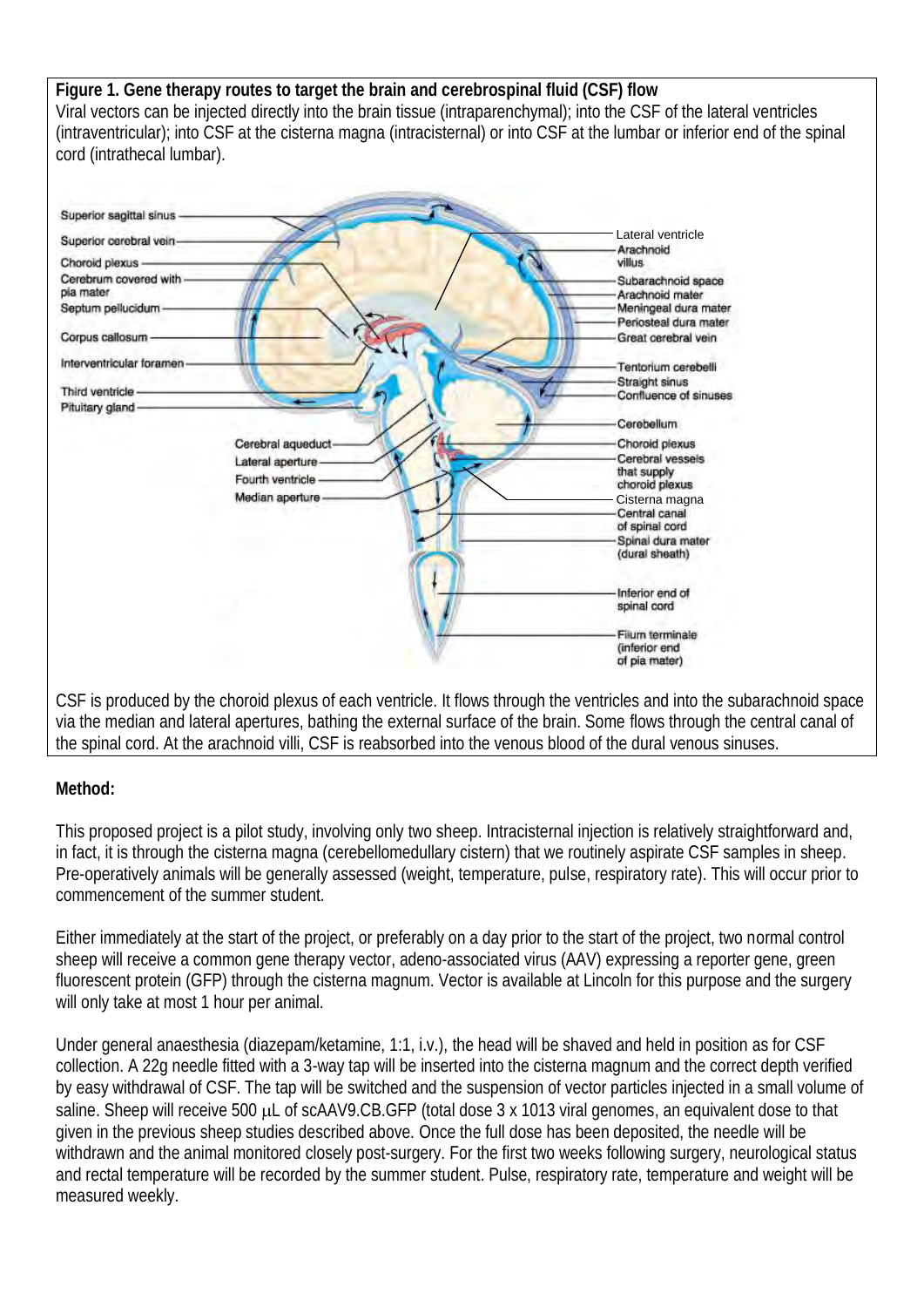During this time, under the tutelage of the first supervisor and a technician, the summer student will learn brain sectioning and immunohistochemistry techniques on historical stored samples at Lincoln. At 4 weeks post-surgery, sheep will be euthanised by captive-bolt and exsanguination. Brains will be collected and perfusion-fixed *in situ* by established methods routinely used at Lincoln University (Oswald *et a*l., 2005; Mitchell, 2016)*.* Spinal cord samples will be collected and fixed in formalin. The brains will be bisected at the sagittal midline and left in fixative (10% formalin) for a further 7 days. Fixed brains will then be equilibrated in cryoprotective solution (10% ethylene glycol, 20% sucrose in 0.9% NaCl) at 4°C for 5 days and stored frozen at -80°C until they were sectioned. This should co-incide with the 2017/18 Christmas break.

Into the New Year, sequential 50 um sagittal brain sections will be cut through the medio-lateral extent of both hemispheres using a freezing sliding microtome. Every 40<sup>th</sup> sections will be stained for GFP as described previously (Linterman *et al*., 2011). If time permits, parallel series of sections will be double-labelled with fluorescent GFP and either an astrocytic marker (GFAP) or a fluorescent neuronal marker (NeuroTrace) as established methods (Linterman *et al*., 2011) to identify the key cell populations transduced. Results will be directly compared with historical slides from the previous GFP expression studies in the normal sheep brain described above.

## **References:**

- Crystal, R. G., Sondhi, D., Hackett, N. R., Kaminsky, S. M., Worgall, S., Stieg, P., Souweidane, M., Hosain, S., Heier, L., Ballon, D., Dinner, M., Wisniewski, K., Kaplitt, M., Greenwald, B. M., Howell, J. D., Strybing, K., Dyke, J., & Voss, H. (2004). Clinical protocol. Administration of a replication-deficient adeno-associated virus gene transfer vector expressing the human CLN2 cDNA to the brain of children with late infantile neuronal ceroid lipofuscinosis. Human Gene Therapy, 15(11), 1131–1154.
- Federici, T., Taub, J. S., Baum, G. R., Gray, S. J., Grieger, J. C., Matthews, K. A., Handy, C. R., Passini, M. A., Samulski, R. J., & Boulis, N. M. (2012). Robust spinal motor neuron transduction following intrathecal delivery of AAV9 in pigs. Gene Therapy, 19(8), 852–859.
- Haurigot, V., Marcó, S., Ribera, A., Garcia, M., Ruzo, A., Villacampa, P., Ayuso, E., Añor, S., Andaluz, A., Pineda, M., García-Fructuoso, G., Molas, M., Maggioni, L., Muñoz, S., Motas, S., Ruberte, J., Mingozzi, F., Pumarola, M., & Bosch, F. (2013). Whole body correction of mucopolysaccharidosis IIIA by intracerebrospinal fluid gene therapy. The Journal of Clinical Investigation, 123(8), 3254–3271.
- Janson, C., McPhee, S., Bilaniuk, L., Haselgrove, J., Testaiuti, M., Freese, A., Wang, D.-J., Shera, D., Hurh, P., Rupin, J., Saslow, E., Goldfarb, O., Goldberg, M., Larijani, G., Sharrar, W., Liouterman, L., Camp, A., Kolodny, E., Samulski, J., & Leone, P. (2002). Clinical protocol. Gene therapy of Canavan disease: AAV-2 vector for neurosurgical delivery of aspartoacylase gene (ASPA) to the human brain. Human Gene Therapy, 13(11), 1391–1412.
- Katz, M. L., Tecedor, L., Chen, Y., Williamson, B. G., Lysenko, E., Wininger, F. A., Young, W. M., Johnson, G. C., Whiting, R. E. H., Coates, J. R., & Davidson, B. L. (2015). AAV gene transfer delays disease onset in a TPP1-deficient canine model of the late infantile form of Batten disease. Science Translational Medicine, 7(313), 313ra180.
- Leone, P., Shera, D., McPhee, S. W. J., Francis, J. S., Kolodny, E. H., Bilaniuk, L. T., Wang, D.-J., Assadi, M., Goldfarb, O., Goldman, H. W., Freese, A., Young, D., During, M. J., Samulski, R. J., & Janson, C. G. (2012). Long-term follow-up after gene therapy for Canavan disease. Science Translational Medicine, 4(165), 165ra163.
- \* Linterman, K. S., Palmer, D. N., Kay, G. W., Barry, L. A., Mitchell, N. L., McFarlane, R. G., Black, M. A., Sands, M. S., & Hughes, S. M. (2011). Lentiviral-mediated gene transfer to the sheep brain: implications for gene therapy in Batten disease. Human Gene Therapy, 22(8), 1011–1020.
- \* Mitchell, N.L. (2016). Longitudinal studies and the development of gene therapy for ovine neuronal ceroid lipofuscinoses. PhD thesis, Lincoln University, Lincoln, New Zealand.
- \* Oswald, M. J., Palmer, D. N., Kay, G. W., Shemilt, S. J. A., Rezaie, P., & Cooper, J. D. (2005). Glial activation spreads from specific cerebral foci and precedes neurodegeneration in presymptomatic ovine neuronal ceroid lipofuscinosis (CLN6). Neurobiology of Disease, 20(1), 49-63.
- Rafii, M. S., Baumann, T. L., Bakay, R. A. E., Ostrove, J. M., Siffert, J., Fleisher, A. S., Herzog, C. D., Barba, D., Pay, M., Salmon, D. P., Chu, Y., Kordower, J. H., Bishop, K., Keator, D., Potkin, S., & Bartus, R. T. (2014). A phase1 study of stereotactic gene delivery of AAV2- NGF for Alzheimer's disease. Alzheimer's & Dementia, 10(5), 571–581.
- Ribera, A., Haurigot, V., Garcia, M., Marcó, S., Motas, S., Villacampa, P., Maggioni, L., León, X., Molas, M., Sánchez, V., Muñoz, S., Leborgne, C., Moll, X., Pumarola, M., Mingozzi, F., Ruberte, J., Añor, S., & Bosch, F. (2015). Biochemical, histological and functional correction of mucopolysaccharidosis Type IIIB by intra-cerebrospinal fluid gene therapy. Human Molecular Genetics, 24(7), 2078–2095.
- Rosenbaum, B. P., Vadera, S., Kelly, M. L., Kshettry, V. R., & Weil, R. J. (2014). Ventriculostomy: Frequency, length of stay and in-hospital mortality in the United States of America, 1988-2010. Journal of Clinical Neuroscience, 21(4), 623–632.
- Tardieu, M., Zé, M., Husson, B., De Bournonville, S., Deiva, K., Adamsbaum, C., Vincent, F., Hocquemiller, M., Broissand, C., Furlan, V., Ballabio, A., Fraldi, A., Crystal, R. G., Baugnon, T., Roujeau, T., Heard, J.-M., & Danos, O. (2014). Intracerebral administration of adeno-associated viral vector serotype rh.10 carrying human SGSH and SUMF1 cDNAs in children with mucopolysaccharidosis type IIIA disease: Results of a Phase I/II trial. Human Gene Therapy, 25(6), 506–516.
- Worgall, S., Sondhi, D., Hackett, N. R., Kosofsky, B., Kekatpure, M. V, Neyzi, N., Dyke, J. P., Ballon, D., Heier, L., Greenwald, B. M., Christos, P., Mazumdar, M., Souweidane, M. M., Kaplitt, M. G., & Crystal, R. G. (2008). Treatment of late infantile neuronal ceroid lipofuscinosis by CNS administration of a serotype 2 adeno-associated virus expressing CLN2 cDNA. Human Gene Therapy, 19(5), 463–474.
- Zerah, M., Piguet, F., Colle, M.-A., Raoul, S., Deschamps, J.-Y., Deniaud, J., Gautier, B., Toulgoat, F., Bieche, I., Laurendeau, I., Sondhi, D., Souweidane, M. M., Cartier-Lacave, N., Moullier, P., Crystal, R. G., Roujeau, T., Sevin, C., & Aubourg, P. (2015). Intracerebral gene therapy using AAVrh.10-hARSA recombinant vector to treat patients with early-onset forms of metachromatic leukodystrophy: Preclinical feasibility and safety assessments in nonhuman primates. Human Gene Therapy, 26(2), 113–124.